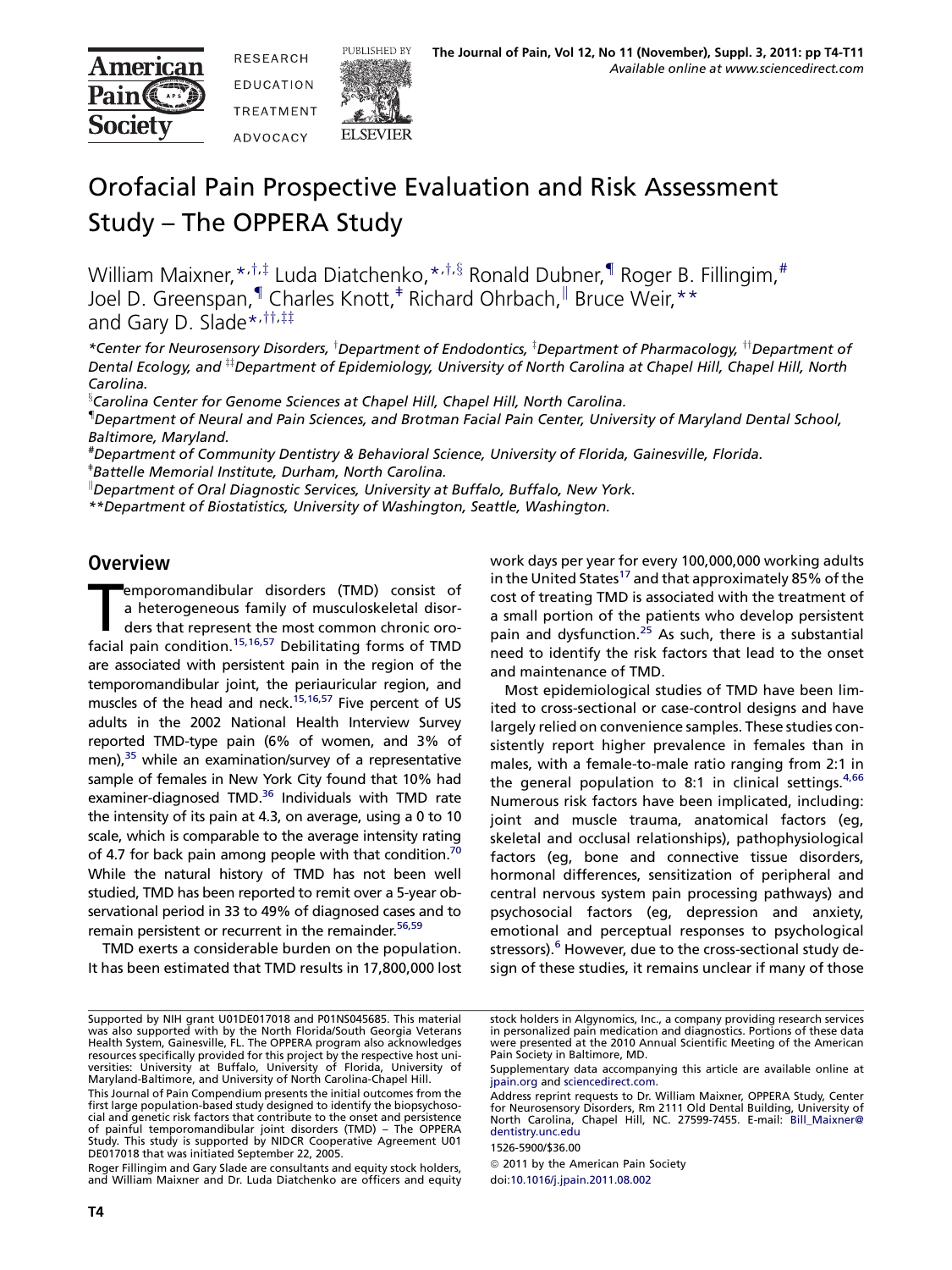putative risk factors predated TMD onset, and therefore represent causal influences on the risk of developing TMD, or whether the putative risk factors were a consequence of TMD.

Significant improvements in study design occurred with the work of Dworkin et al who led the development of valid and reliable diagnostic methods and undertook a prospective study of enrollees in the Group Health Cooperative of Puget Sound.[6,16,70,71](#page-4-0) At baseline, they estimated the prevalence of painful TMD to be 12.1%, with a female-to-male ratio of approximately 2:1. Based on TMD symptoms reported in follow-up interviews, the annual incidence of TMD was 2%, with females tending to show a higher incidence rate than males[.71](#page-7-0) Two risk factors were predictive of elevated incidence of TMD: a reported history of pain at other bodily sites, and positive responses to questions associated with depression. In the only prospective cohort study to have used clinical examinations to diagnose first-onset TMD, the annual incidence rate was 3.5% in the cohort of 171 females aged 18 to 34 years who were followed for up to3 years.<sup>[13,64](#page-5-0)</sup>

Based on the preceding evidence and the biopsychoso-cial model of TMD proposed by Dworkin et al,<sup>[18](#page-5-0)</sup> we created a heuristic model of causal influences contributing to onset and persistence of TMD and related conditions ([Fig 1](#page-2-0)). $11$  This model proposes that TMD, and its associated signs and symptoms, are influenced most proximally by 2 sets of intermediate phenotypes: psychological distress and pain amplification. Each of those intermediate phenotypes represents a constellation of more specific risk factors located distally in this causal web (eg, risk factors contributing to pain amplification include pro-inflammatory states, impaired pain regulation, cardiovascular function, and neuroendocrine function). There probably are synergistic effects between the 2 main intermediate phenotypes, such that the effect on TMD of one intermediate phenotype is enhanced by the other intermediate phenotype. Interactions between intermediate phenotypes and the contributions of more distal risk factors all take place in the presence of environmental contributions that further contribute to onset and persistence of painful TMD. The most distal contribution comes from genetic regulation of biological mechanisms that determine expression of intermediate phenotypes and their associated risk factors. Time is not depicted in the model, because its effects occur implicitly on a third dimension that is not readily shown in the diagram. However, time is recognized as an inevitable consideration in models of risk for chronic pain, because passage of time is a requirement for development of chronic pain.

#### Sociodemographic and Clinical Factors Predictive of TMD

In cross-sectional and case-control studies, frequency of TMD is consistently greater in females than in males. In adults, age-specific prevalence displays an inverted U relationship, being greatest among people in their 40s, and lower in both younger and older age groups. How-

ever, in the prospective cohort study of TMD conducted among HMO enrollees in Seattle, WA,<sup>[71](#page-7-0)</sup> the risk of developing TMD, as reported by subjects who completed follow-up interviews, was only marginally elevated for females compared with males (relative risk  $= 1.6$ ,  $P > .10$ ). There were progressively lower incidence rates of TMD onset among people aged 45 to 64 and  $65+$  compared with 18- to 44-year-olds, although the differences were not statistically significant. The more robust gender differences in prevalence observed in studies of clinicversus population-based samples suggest that genderrelated factors are more strongly associated with health care seeking and perhaps severity of the condition than with TMD onset per se. Maixner et al The Journal of Pain T5

> While it is clear that race and ethnicity are associated with clinical and laboratory pain reporting,<sup>[19,20,28](#page-5-0)</sup> their role as risk factors for TMD onset is unknown. Because lower socioeconomic status is frequently confounded with ethnic and racial status in the US, the actual role of culture, ethnicity or race as risk factors is similarly unknown, but obviously merits attention for both scientific and public health reasons.<sup>[28](#page-5-0)</sup> Plesh et al<sup>[58](#page-6-0)</sup> reported that after adjusting for socioeconomic status, facial pain was significantly more common among Caucasian compared to African American women between the ages of 19 and 23. Consequently, the reliable demographic factors associated with prevalence of TMD pain remain gender and age. The primary clinical factor associated with TMD pain onset is the presence of other pain conditions<sup>[2,29,37,42](#page-4-0)</sup> although prospective cohort studies of people with TMD report that baseline TMD clinical findings themselves are remarkably unrelated to the progression of TMD pain.<sup>56,59</sup> There remains a substantial need to determine the incidence of TMD onset and persistence in the population.

#### Pain Amplification as a Determinant of TMD Onset and Persistence

The second specific scientific aim of the OPPERA study examines the role of pain amplification in the onset and persistence of TMD. Pain amplification refers to alterations in peripheral and central nervous system processes that have the net effect of amplifying the perceptual response to nociceptive stimuli. Pain amplification is conceptualized as a general construct that subsumes more specific phenomena (eg, hyperalgesia, allodynia, central sensitization). The mechanisms contributing to pain amplification are believed to include both decreased function in pain inhibitory systems and enhancement in pain facilitatory pathways. Pain amplification represents both a trait-like characteristic potentially conferred by genetic endowment, but also a phenotype that can develop over time in response to emergent biological processes and/or environmental exposures. Pain amplification manifests as heightened responsiveness to quantitative sensory testing as well as spontaneous clinical pain from deep tissues such as muscles, joints, and visceral organs.

In one of the few prospective studies of TMD onset, the most consistent predictor of developing a chronic pain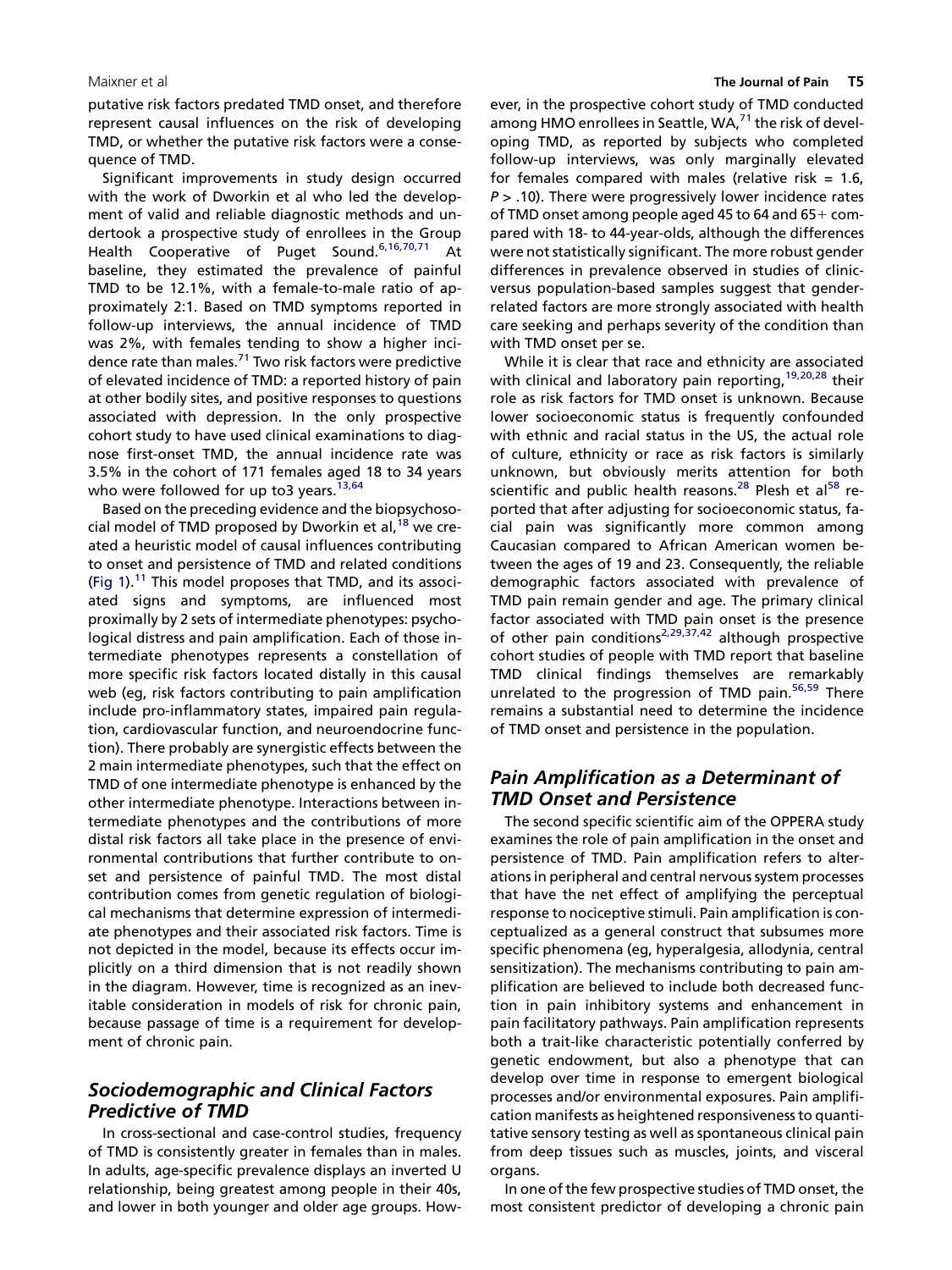<span id="page-2-0"></span>

Figure 1. This model displays 2 principal intermediate phenotypes (psychological distress and pain amplification) that contribute to onset and persistence of temporomandibular disorder (TMD). Each intermediate phenotype represents a constellation of more specific risk factors, all of which are subject to genetic regulation. Interactions between intermediate phenotypes take place in the presence of environmental contributions that further contribute to onset and persistence of painful TMD. Time is not shown in the model because its effects occur implicitly on a third dimension that is not readily shown in the diagram.

disorder was the presence of another chronic pain condition at the baseline session.<sup>70</sup> Factors that influence pain sensitivity, psychological factors, and symptom perception may contribute to the development of a variety of chronic pain conditions independent of anatomical sites. Other prospective studies have shown that widespread pain is a risk indicator for dysfunction associated with painful TMD<sup>[37](#page-5-0)</sup> and predicts lack of response to treatment.

The outcomes of several case-control studies suggest that TMD risk is influenced by a state of pain amplification.[43-45,63](#page-6-0) Specifically, in comparison to TMD-free controls: 1) TMD cases report lower thresholds of pain in response to mechanical pressure applied to the face or wrist; 2) TMD cases report greater magnitude estimates of pain in response to heat pulses applied to the face or the forearm; 3) TMD cases show greater temporal summation (ie, wind-up) of pain to repetitive thermal and mechanical stimuli; and 4) TMD cases demonstrate lower pain thresholds and tolerances to arm ischemia. In one of the few prospective studies of clinically diagnosed, firstonset TMD, individuals who were sensitive to noxious stimuli were significantly more likely to develop painful TMD than those who were less pain sensitive (risk ratio  $= 2.7$ ).<sup>13</sup> An important, yet unresolved, question is whether baseline pain sensitivity influences the severity and persistence of pain experienced by individuals who develop TMD. It has been shown that severity of TMDrelated pain reported by patients with TMD is associated with their sensitivity to standardized noxious stimuli<sup>[24](#page-5-0)</sup> and a possible linkage of pain persistence with clinical measures of pain report has been suggested. $21$  There remains a substantial need to determine whether pain sensitivity is a risk factor for TMD onset and persistence.

#### Psychological Determinants of TMD Onset and Persistence

In addition to pain amplification, multiple psychological factors have been implicated as potential risk factors for the development of painful TMD. Several studies have reported that patients with TMD express high levels of depression and anxiety,<sup>[5,39,69](#page-4-0)</sup> and exhibit more frequent symptoms of stress than pain-free con-trols.<sup>[3](#page-4-0)</sup> Yet, Von Korff et al<sup>[70](#page-7-0)</sup> reported no relationship between rates of onset of back pain, abdominal pain or painful TMD and severity or chronicity of depressive symptoms. Furthermore, compared to nondepressed subjects, subjects with moderate-to-severe depressive symptoms are about equally likely to develop TMD (odds ratio of 1:2 to 1:6).

A more than 2-fold elevation in odds of TMD has been associated with relatively high levels of somatic aware-ness,<sup>[59](#page-6-0)</sup> which is the tendency to report numerous physical symptoms in excess of that which can be explained by clinically signs and symptoms.<sup>[22](#page-5-0)</sup> In a longitudinal study, Ohrbach and Dworkin<sup>[56](#page-6-0)</sup> reported that somatic awareness scores decreased in TMD patients who reported substantial improvement in facial pain after 5 years and that baseline somatic awareness scores pre-dicted levels of pain following treatment.<sup>[46](#page-6-0)</sup> Somatic awareness is also highly associated with widespread pain and the number of muscle sites painful to palpation, $72$  as well as with progression from acute to chronic TMD[.26](#page-5-0) In a prospective study of 171 initially TMD-free females followed for up to 3 years, we found that anxiety, depression, and perceived stress each were significant risk factors for examiner-verified TMD onset (risk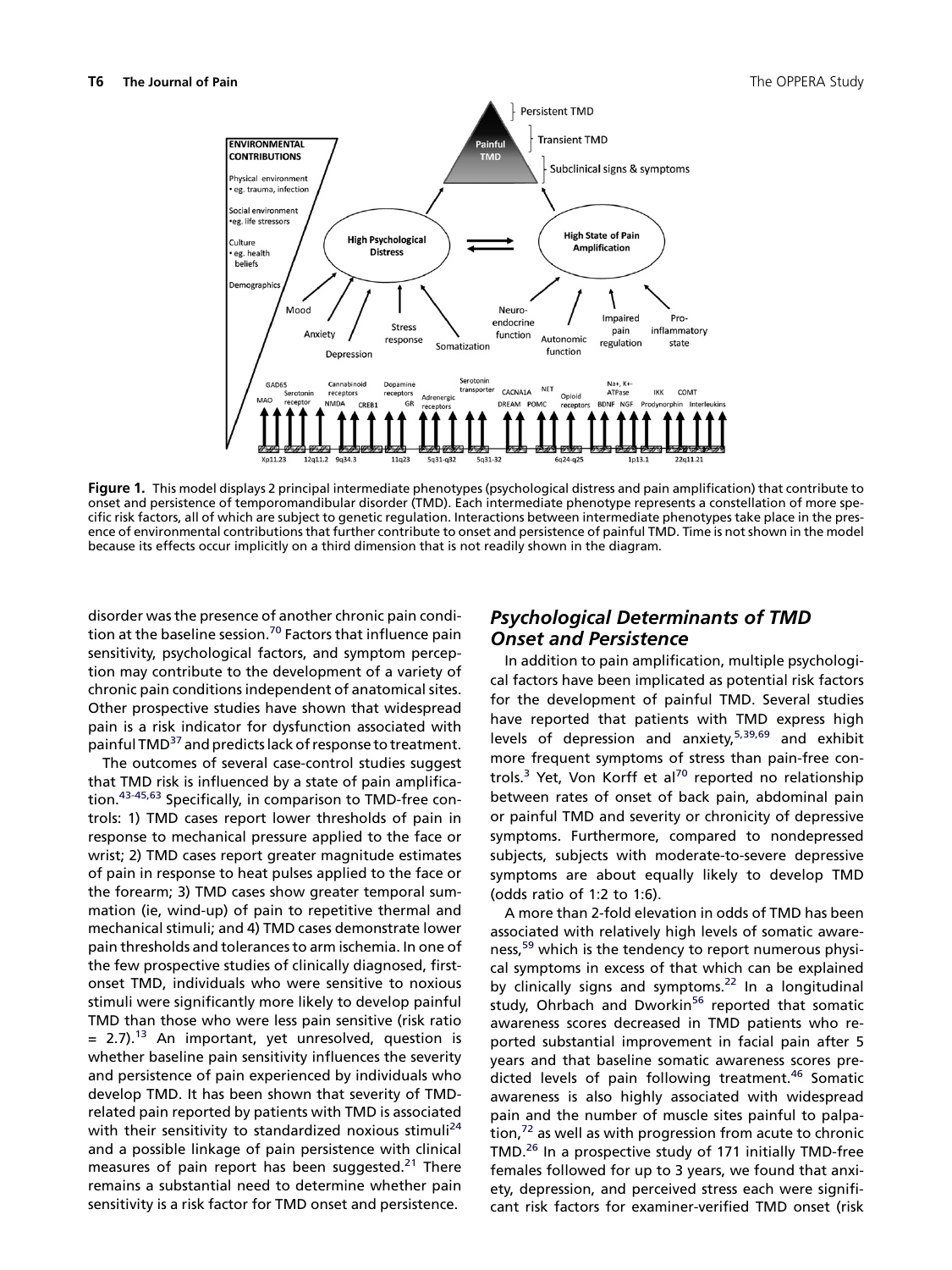ratios ranging from 2:1 to 6:0). $64$  Given these findings, there is a substantial need to document the relationship between preexisting psychological characteristics and the onset and persistence of TMD.

#### Genetic Factors Influencing the Risk of TMD Onset and Persistence

Genetic variants that impact pain sensitivity and psychological traits, when coupled with environmental factors such as physical or emotional stress, may interact to produce a phenotype that is vulnerable to TMD (see [Fig](#page-2-0) [1\)](#page-2-0). As recently reviewed by Diatchenko et al, $12$  both clinical and experimental pain perception are influ-enced by genetic factors.<sup>[8,13,50,54,76](#page-4-0)</sup> Although the relative importance of genetic versus environmental factors in human pain perception remains unclear, reported heritability for nociceptive and analgesic sensitivity in mice is estimated to range from 28 to 76%,<sup>50</sup> and similar heritability estimates have been reported for clinical pain and experimental pain sensitiv-ity in humans.<sup>[54,55](#page-6-0)</sup> Several recent studies have also established a genetic association with a variety of psychological traits and disorders. Comparisons of concordance rates in dizygotic and monozygotic twins have established that 30 to 50% of the individual variability in risk to develop a given anxiety disorder is due to genetic factors.<sup>[27](#page-5-0)</sup> The heritability of unipolar depression appears to be remarkable, with estimates be-tween 40 and 70%.<sup>[41](#page-6-0)</sup>

Given the multifactorial nature of TMD, a large number of genetic variants are expected to contribute to the risk of TMD onset and persistence.<sup>[12](#page-5-0)</sup> Advances in high throughput genotyping methods have led to discoveries that numerous genes are associated with TMD. Depression, anxiety, stress response, somatic awareness, affective disorders, and chronic pain have increased within the last few years. The same psychological characteristics are hypothesized to be intermediate phenotypes for TMD in the OPPERA heuristic model. A partial list includes genes that encode serotonin transporter (5-HTT),<sup>[7,27,41](#page-4-0)</sup> cyclic AMP-response element binding pro-tein 1 (CREB1),<sup>75</sup> monoamine oxidase A (MAOA),<sup>[10,38](#page-5-0)</sup> serotonin 1A and 1B receptors, [27,41,52,68](#page-5-0) catecholamine-O-methyltransferase (COMT),<sup>1,13,14,30,31,38,48</sup> GABA-synthetic enzyme GAD[65](#page-6-0),<sup>65</sup> D2 dopamine receptor (DRD2),<sup>[40](#page-6-0)</sup> glucocorticoid receptor (GR),<sup>[73](#page-7-0)</sup> interleukines 1 beta (IL1 $\beta$ ) and alpha (IL1 $\alpha$ ),<sup>[47,62,74](#page-6-0)</sup> interleukine receptor antagonist (IL1ra),  $67$  Na+, K+-ATPase (ATP1A2), potas-sium channel alpha subunit KCNS1,<sup>[9](#page-5-0)</sup> and voltage-gated calcium channel subunits CACNA1A<sup>[23](#page-5-0)</sup> and CACNA2D.3.<sup>[53](#page-6-0)</sup> For a comprehensive review, see Diatchenko et al.<sup>12</sup> Because of interrelationships among several of these psychological variables, which are associated with chronic pain conditions, it is expected that several of the identified genes will influence multiple psychological variables. As an example, it is known that common polymorphisms in the promoter of 5-HTT gene are associated with depressive symptoms, diagnosable depression, suicidality in relation to stressful life events,  $7,41$  anxiety-related per-

The Journal of Pain T7<br>- ratios ranging from 2:1 to 6:0).<sup>64</sup> Given these findings, sonality traits,<sup>[27](#page-5-0)</sup> somatic awareness, and the develop ment of TMD.<sup>[34](#page-5-0)</sup>

To date, studies examining the heritability of painful TMD using twins and family-linkage studies have failed to identify a genetic basis to this disorder.<sup>[32,49,60](#page-5-0)</sup> Assuming the multifactorial nature of TMD, these studies would require several thousand cases to have sufficient power to measure the heritability of TMD.<sup>61</sup> The largest study conducted on TMD patients included only [49](#page-6-0)4 twins, $49$  which was noted by the authors to be underpowered and had less than 50% statistical power to assess the heritability of the disorder. Twin studies that have identified a genetic component to chronic pain traits have employed considerably larger sample sizes. For example, estimation of heritability for common migraine, which ranges from 34 to 57%, required a total of 29,717 twin pairs from six countries.[51](#page-6-0) Heritability of sciatica, which is estimated to be 20.8%, required 9,365 twin pairs to detect.  $33$ Given the multifactorial nature of TMD, and the requirement for very large population sizes to detect heritability in a twin study design, it is not surprising that previous approaches that have relied on underpowered twin and sibling pair studies have failed to identify a genetic basis to this disorder. In contrast to these previous studies, we<sup>[13](#page-5-0)</sup> and others<sup>[34](#page-5-0)</sup> have successfully implemented association study designs with modest numbers of subjects (202 and 111, respectively) to identify and characterize polymorphisms in specific genes (ie, COMT,  $\beta$ 2-AR, and 5HT transporter genes) that are associated with pain processing and risk of TMD development. These positive findings have been enabled by the greater statistical power produced by an association study design that assesses the contributions of multiple genes to common multifactorial diseases compared to a familial-based linkage study that are capable of identifying relatively rare genetic variants that contribute to single gene disorders with high phenotypic penetrance.<sup>[61](#page-6-0)</sup> There remains a substantial need to identify genetic factors associated with the risk of TMD onset and persistence.

OPPERA is the first large prospective study that has been specifically designed to examine and identify biopsychosocial, environmental, and genetic factors that contribute to the onset and persistence of TMD. To accomplish the aims of OPPERA, a group of internationally recognized scientists with expertise in epidemiology, pain mechanisms, TMD diagnostics, functional genomics, statistical genetics, bioinformatics, and biostatistics, in collaboration with a highly recognized Data Coordinating Center (Battelle Memorial Institute) and the National Institutes of Dental and Crainiofacial Research, initiated a 7-year prospective cohort study titled Orofacial Pain Prospective Risk Evaluation and Assessment Study (see [www.OPPERA.org](http://www.OPPERA.org); Cooperative Agreement U01 DE017018). The primary goal of the OPPERA study is to identify the psychological and physiological risk factors, clinical characteristics, and associated genetic mechanisms that influence the development of TMD (ie, factors that lead to the onset of TMD). Additionally, this study seeks to characterize the biological pathways through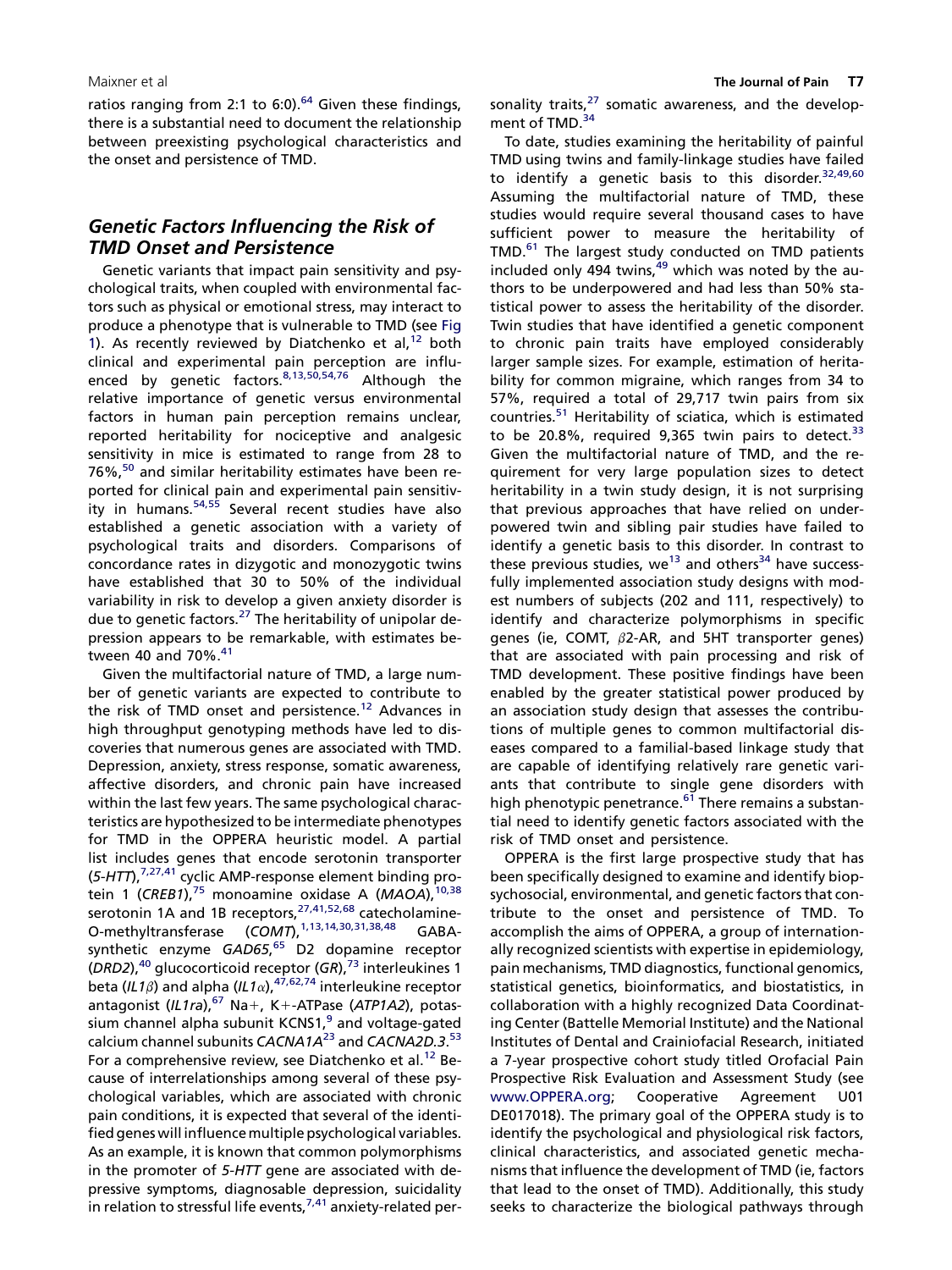## <span id="page-4-0"></span>T8 The Journal of Pain The OPPERA Study

which these genetic variations causally influence TMD risk.

The stated methodological goals of OPPERA were to:

- a) Undertake a prospective cohort study of 3,200 initially TMD-free individuals recruited from major ethnic and racial strata at 4 study sites, identifying an anticipated 204 incident cases of first-onset TMD during a 5-year follow-up period.
- b) Undertake a case-control study by recruiting 192 people with chronically symptomatic TMD identified during cohort recruitment whose history of TMD precludes them from enrollment in the prospective study.
- c) Measure in both groups predictors of TMD risk, including both noncausal predictors (Aim 1) and etiological factors (Aims 2–4), analyzing their individual and joint effects using a conceptual, causal model for TMD that we have developed based on our own studies and other published research.

These epidemiological data will be used to address 4 specific scientific aims to determine if:

- 1) Sociodemographic characteristics thought to be predictive of TMD (eg, younger age, female sex, white race) are associated with elevated risk of first-onset TMD and increased odds of chronic TMD.
- 2) Heightened responsiveness to noxious stimuli, delivered using standardized pain measurement procedures, together with biological processes associated with this heightened responsiveness (eg, resting arterial blood pressure) contribute to the risk of first-onset TMD.
- 3) Preexisting psychosocial profiles commonly observed with chronic pain conditions (eg, depression, somatic awareness, anxiety, perceived life stress and stressful life events) are associated with elevated risk of first-onset TMD.
- 4) Genetic variations in candidate genes that influence pain amplification and psychological profiles are associated with elevated risk of first-onset and chronic TMD; and if so, to identify the biological, psychological, and clinical pathways through

### References

1. Alsobrook JP, Zohar AH, Leboyer M, Chabane N, Ebstein RP, Pauls DL: Association between the COMT locus and obsessive-compulsive disorder in females but not males. Am J Med Genet 114:116-120, 2002

2. Andersson HI: The course of non-malignant chronic pain: A 12-year follow-up of a cohort from a general population. Eur J Pain 8:47-53, 2004

3. Beaton RD, Egan KJ, Nakagawa-Kogan H, Morrison KN: Self-reported symptoms of stress with temporomandibular disorders: Comparisons to healthy men and women. J Prosthet Dent 65:289-293, 1991

4. Bush FM, Harkins SW, Harrington WG, Price DD: Analysis of gender effects on pain perception and symptom presentation in temporomandibular pain. Pain 53:73-80, 1993

which these genetic variations causally influence TMD risk.

In this first set of manuscripts, we describe study designs and data collection methods for the 4 studies that comprise OPPERA. Data from the OPPERA baseline case-control study of chronic TMD are used to investigate associations between occurrence of TMD and 6 domains of putative risk factors: sociodemographics, clinical characteristics, responses to standardized noxious stimuli measuring pain amplification, measures of cardiovascular function, psychological characteristics, and a selected panel of over 300 genes thought to be involved in pain perception. The primary analyses in this first set of papers seek to identify putative risk factors that are associated with chronic TMD in the OPPERA case-control study. Other analyses evaluate variations in putative risk factors according to sex, race/ethnicity, and age. For the measures of pain amplification, cardiovascular function, and psychological characteristics, we present findings from initial principal components analyses that explore dimensions that might underlie the numerous measures within each domain. After completion of follow-up data collection from people in the OPPERA prospective cohort study, we will publish other manuscripts that focus on the identification of biopsychosocial and genetic risk factors for TMD onset and persistence.

### Acknowledgments

The authors would like to thank the OPPERA Research Staff for their invaluable contributions to this work. In addition, we express our gratitude to the research participants who have devoted time and effort in support of this research.

### Supplementary Data

The supplementary data accompanying this article are available online at [jpain.org](http://jpain.org) and [sciencedirect.com](http://sciencedirect.com).

5. Carlson CR, Okeson JP, Falace DA, Nitz AJ, Curran SL, Anderson D: Comparison of psychologic and physiologic functioning between patients with masticatory muscle pain and matched controls. J Orofac Pain 7:15-22, 1993

6. Carlsson GE, Le Resche L: Epidemiology of temporomandibular disorders, in Sessle BJ, Bryant PS, Dionne RA (eds): Temporomandibular Disorders and Related Pain Conditions. Seattle, WA, IASP Press, 1995, pp 211-226

7. Caspi A, Sugden K, Moffitt TE, Taylor A, Craig IW, Harrington H, McClay J, Mill J, Martin J, Braithwaite A, Poulton R: Influence of life stress on depression: Moderation by a polymorphism in the 5-HTT gene. Science 301:386-389, 2003

8. Chesler EJ, Wilson SG, Lariviere WR, Rodriguez-Zas SL, Mogil JS: Identification and ranking of genetic and laboratory environment factors influencing a behavioral trait, thermal nociception, via computational analysis of a large data archive. Neurosci Biobehav Rev 26:907-923, 2002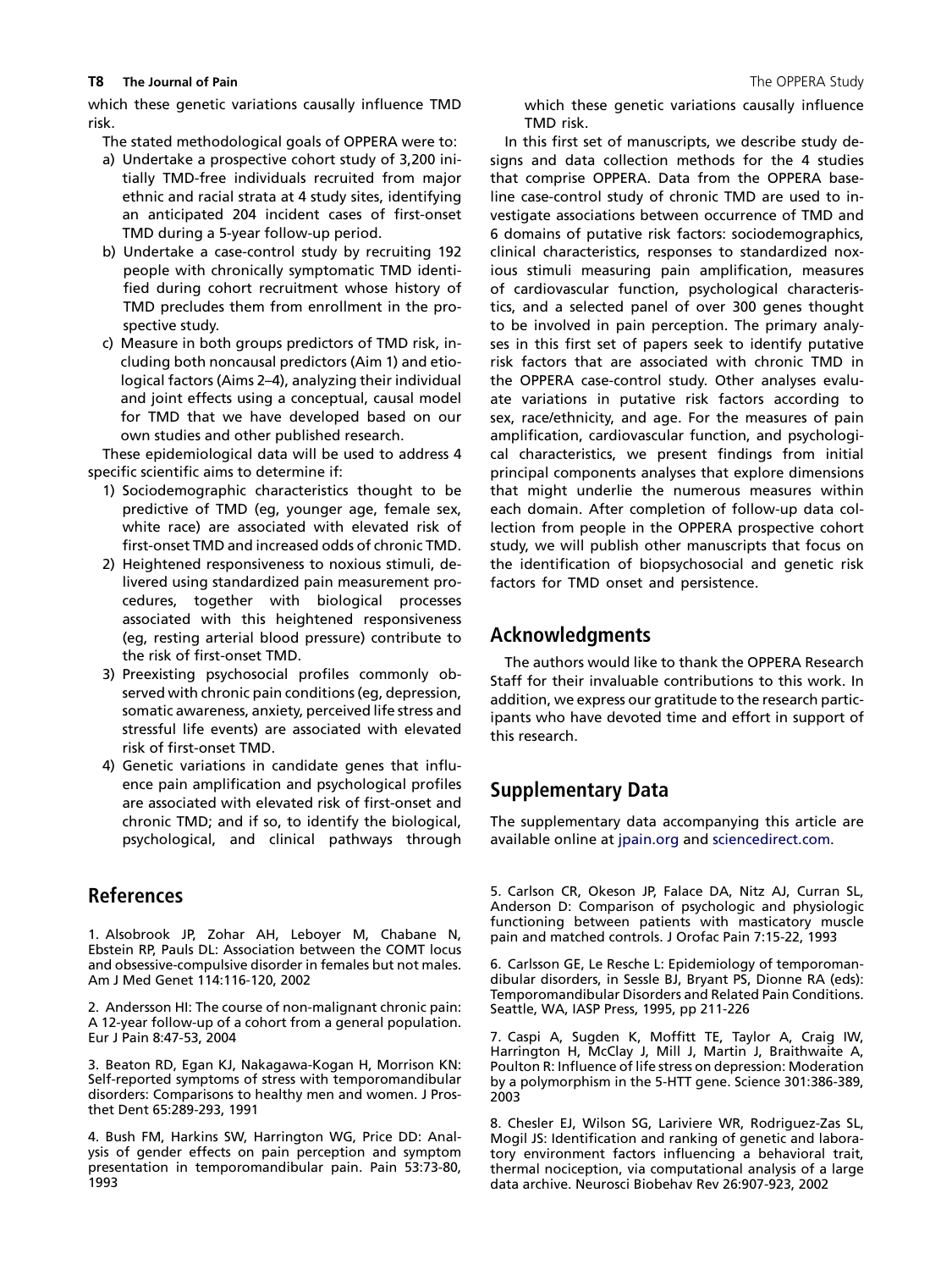<span id="page-5-0"></span>9. Costigan M, Belfer I, Griffin RS, Dai F, Barrett LB, Coppola G, Wu T, Kiselycznyk C, Poddar M, Lu Y, Diatchenko L, Smith S, Cobos EJ, Zaykin D, Allchorne A, Shen PH, Nikolajsen L, Karppinen J, Mannikko M, Kelempisioti A, Goldman D, Maixner W, Geschwind DH, Max MB, Seltzer Z, Woolf CJ: Multiple chronic pain states are associated with a common amino acid-changing allele in KCNS1. Brain 133:2519-2527, 2010

10. Deckert J, Catalano M, Syagailo YV, Bosi M, Okladnova O, Di Bella D, Nothen MM, Maffei P, Franke P, Fritze J, Maier W, Propping P, Beckmann H, Bellodi L, Lesch KP: Excess of high activity monoamine oxidase A gene promoter alleles in female patients with panic disorder. Hum Mol Genet 8: 621-624, 1999

11. Diatchenko L, Nackley AG, Slade GD, Fillingim RB, Maixner W: Idiopathic pain disorders–pathways of vulnerability. Pain 123:226-230, 2006

12. Diatchenko L, Nackley AG, Tchivileva IE, Shabalina SA, Maixner W: Genetic architecture of human pain perception. Trends Genet 23:605-613, 2007

13. Diatchenko L, Slade GD, Nackley AG, Bhalang K, Sigurdsson A, Belfer I, Goldman D, Xu K, Shabalina SA, Shagin D, Max MB, Makarov SS, Maixner W: Genetic basis for individual variations in pain perception and the development of a chronic pain condition. Hum Mol Genet 14: 135-143, 2005

14. Domschke K, Freitag CM, Kuhlenbumer G, Schirmacher A, Sand P, Nyhuis P, Jacob C, Fritze J, Franke P, Rietschel M, Garritsen HS, Fimmers R, Nthen MM, Lesch KP, Stgbauer F, Deckert J: Association of the functional V158M catechol-Omethyl-transferase polymorphism with panic disorder in women. Int J Neuropsychopharmacol 7:183-188, 2004

15. Dworkin SF, Fricton JR, Hollender L, Huggins KH, LeResche L, Lund J, Mohl N, Ohrbach R, Palla SF, Sommers EE, Stohler C, Truelove EL, Von Korff M, Widmer CG: Research diagnostic criteria for temporomandibular disorders: Review, criteria, examinations and specifications, critique. J Craniomandib Disord 6:302-355, 1992

16. Dworkin SF, Huggins KH, Le Resche L, Von Korff M, Howard J, Truelove E, Sommers E: Epidemiology of signs and symptoms in temporomandibular disorders: Clinical signs in cases and controls. JADA 120:273-281, 1990

17. Dworkin SF, LeResche L: Temporomandibular disorder pain: Epidemiologic data. APS Bulletin April/May:12, 1993

18. Dworkin SF, Von Korff M, LeResche L: Epidemiologic studies of chronic pain: A dynamic-ecologic perspective. Ann Behav Med 14:3-11, 1992

19. Edwards CL, Fillingim RB, Keefe F: Race, ethnicity and pain. Pain 94:133-137, 2001

20. Edwards RR, Fillingim RB, Yamauchi S, Sigurdsson A, Bunting S, Mohorn SG, Maixner W: Effects of gender and acute dental pain on thermal pain responses. Clin J Pain 15:233-237, 1999

21. Epker J, Gatchel RJ, Ellis E III: A model for predicting chronic TMD: Practical application in clinical settings. J Am Dent Assoc 130:1470-1475, 1999

22. Escobar JI, Burnam MA, Karno M, Forsythe A, Golding JM: Somatization in the community. Arch Gen Psychiatry 44:713-718, 1987

23. Estevez M, Gardner KL: Update on the genetics of migraine. Hum Genet 114:225-235, 2004

24. Fillingim RB, Maixner W, Kincaid S, Sigurdsson A, Harris MB: Pain sensitivity in patients with temporomandibular disorders: Relationship to clinical and psychosocial factors. Clin J Pain 12:260-269, 1996

25. Fricton JR, Schiffman EL: Epidemiology of temporomandibular disorders, in Fricton JR, Dubner R (eds): Advances in Pain Research and Therapy; Orofacial Pain and Temporomandibular Disorders. New York, NY, Raven Press, 1995, pp 1-14

26. Garofalo JP, Gatchel RJ, Wesley AL, Ellis E: Predicting chronicity in acute temporomandibular joint disorders using the research diagnostic criteria. J Am Dent Assoc 129: 438-447, 1998

27. Gordon JA, Hen R: Genetic approaches to the study of anxiety. Annu Rev Neurosci 27:193-222, 2004

28. Green CR, Anderson KO, Baker TA, Campbell LC, Decker S, Fillingim RB, Kaloukalani DA, Lasch KE, Myers C, Tait RC, Todd KH, Vallerand AH: The unequal burden of pain: Confronting racial and ethnic disparities in pain. Pain Medicine 4:277-294, 2003

29. Gureje O, Von Korff M, Simon GE, Gater R: Persistent pain and well-being: A World Health Organization study in primary care. JAMA 280:147-151, 1998

30. Gursoy S, Erdal E, Herken H, Madenci E, Alasehirli B, Erdal N: Significance of catechol-O-methyltransferase gene polymorphism in fibromyalgia syndrome. Rheumatol Int 23:104-107, 2003

31. Hamilton SP, Slager SL, Heiman GA, Deng Z, Haghighi F, Klein DF, Hodge SE, Weissman MM, Fyer AJ, Knowles JA: Evidence for a susceptibility locus for panic disorder near the catechol-O-methyltransferase gene on chromosome 22. Biol Psychiatry 51:591-601, 2002

32. Heiberg A, Heloe B, Heiberg AN, Heloe LA, Magnus P, Berg K, Nance WE: Myofascial pain dysfunction (MPD) syndrome in twins. Community Dent Oral Epidemiol 8: 434-436, 1980

33. Heikkila JK, Koskenvuo M, Heliovaara M, Kurppa K, Riihimaki H, Heikkila K, Rita H, Videman T: Genetic and environmental factors in sciatica. Evidence from a nationwide panel of 9365 adult twin pairs 4. Ann Med 21:393-398, 1989

34. Herken H, Erdal E, Mutlu N, Barlas O, Cataloluk O, Oz F, Guray E: Possible association of temporomandibular joint pain and dysfunction with a polymorphism in the serotonin transporter gene. Am J Orthod Dentofacial Orthop 120: 308-313, 2001

35. Isong U, Gansky SA, Plesh O: Temporomandibular joint and muscle disorder-type pain in U.S. adults: The National Health Interview Survey. J Orofac Pain 22:317-322, 2008

36. Janal MN, Raphael KG, Nayak S, Klausner J: Prevalence of myofascial temporomandibular disorder in US community women. J Oral Rehabil 35:801-809, 2008

37. John MT, Miglioretti DL, LeResche L, Von Korff M, Critchlow CW: Widespread pain as a risk factor for dysfunctional temporomandibular disorder pain. Pain 102:257-263, 2003

38. Karayiorgou M, Sobin C, Blundell ML, Galke BL, Malinova L, Goldberg P, Ott J, Gogos JA: Family-based association studies support a sexually dimorphic effect of COMT and MAOA on genetic susceptibility to obsessive-compulsive disorder. Biol Psychiatry 45:1178-1189, 1999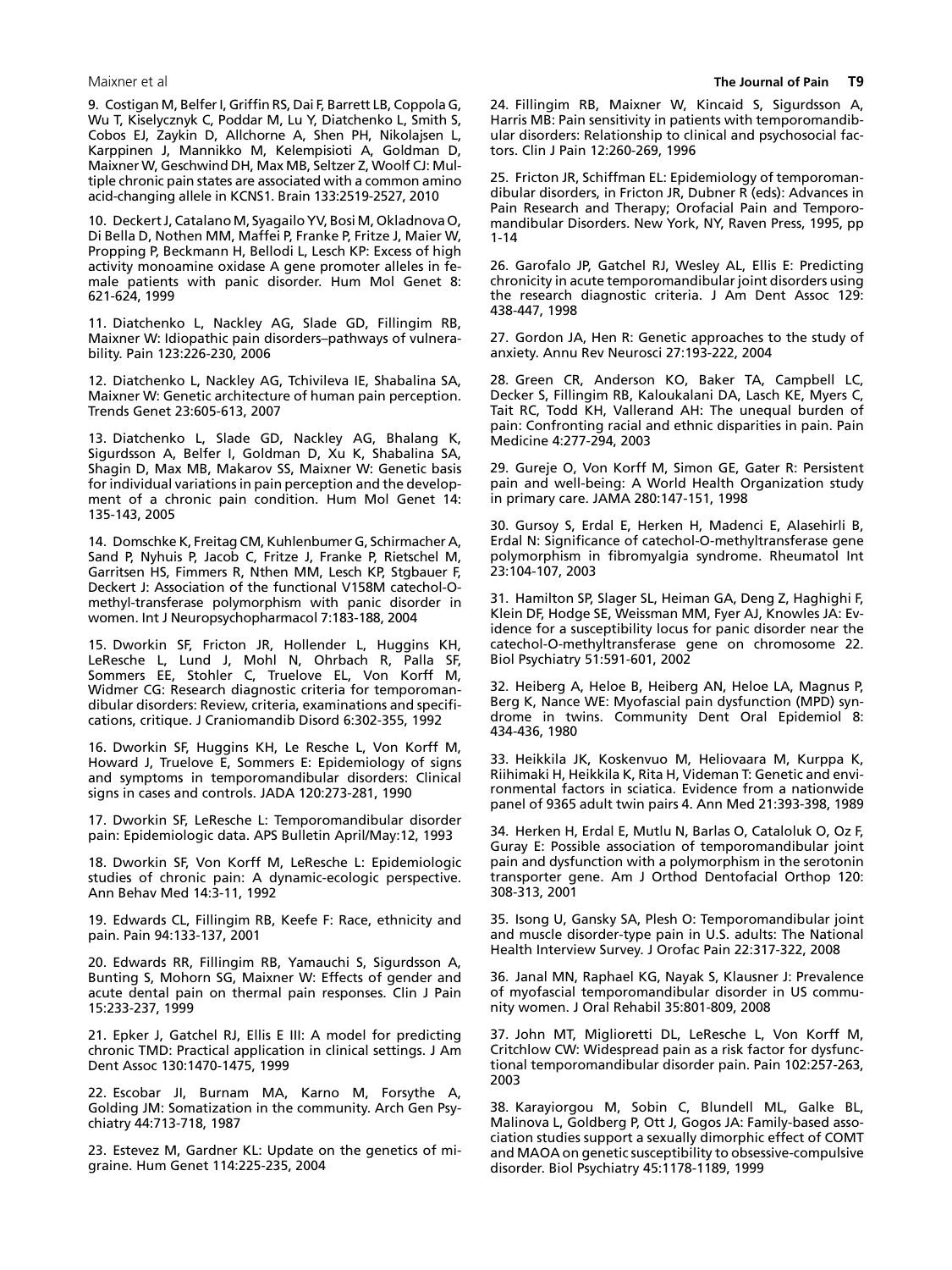## <span id="page-6-0"></span>T10 The Journal of Pain The OPPERA Study

39. Keefe FJ, Dolan E: Pain behavior and pain coping strategies in low back pain and myofascial pain dysfunctional patients. Pain 24:49-56, 1986

40. Lawford BR, McD YR, Noble EP, Kann B, Arnold L, Rowell J, Ritchie TL: D2 dopamine receptor gene polymorphism: Paroxetine and social functioning in posttraumatic stress disorder. Eur Neuropsychopharmacol 13:313-320, 2003

41. Lesch KP: Gene-environment interaction and the genetics of depression. J Psychiatry Neurosci 29:174-184, 2004

42. Macfarlane TV, Blinkhorn AS, Davies RM, Kincey J, Worthington HV: Predictors of outcome for orofacial pain in the general population: A four-year follow-up study. J Dent Res 83:712-719, 2004

43. Maixner W, Fillingim R, Booker D, Sigurdsson A: Sensitivity of patients with painful temporomandibular disorders to experimentally evoked pain. Pain 63:341-351, 1995

44. Maixner W, Fillingim R, Sigurdsson A, Kincaid S, Silva S: Sensitivity of patients with painful temporomandibular disorders to experimentally evoked pain: Evidence for altered temporal summation of pain. Pain 76:71-81, 1998

45. Maixner W, Sigurdsson A, Fillingim R, Lundeen T, Booker D: Regulation of acute and chronic orofacial pain, in Fricton JR, Dubner RB (eds): Orofacial Pain and Temporomandibular Disorders. New York, NY, Raven Press, Ltd, 1995, pp 85-102

46. McCreary CP, Clark GT, Oakley ME, Flack V: Predicting response to treatment for temporomandibular disorders. J Craniomandib Disord 6:161-169, 1992

47. McCulley MC, Day IN, Holmes C: Association between interleukin 1-beta promoter (-511) polymorphism and depressive symptoms in Alzheimer's disease. Am J Med Genet 124B: 50-53, 2004

48. McGrath M, Kawachi I, Ascherio A, Colditz GA, Hunter DJ, De Vivo I: Association between catechol-Omethyltransferase and phobic anxiety. Am J Psychiatry 161: 1703-1705, 2004

49. Michalowicz BS, Pihlstrom BL, Hodges JS, Bouchard TJ Jr: No heritability of temporomandibular joint signs and symptoms. J Dent Res 79:1573-1578, 2000

50. Mogil JS: The genetic mediation of individual differences in sensitivity to pain and its inhibition. Proc Natl Acad Sci 96:7744-7751, 1999

51. Mulder EJ, Van Baal C, Gaist D, Kallela M, Kaprio J, Svensson DA, Nyholt DR, Martin NG, MacGregor AJ, Cherkas LF, Boomsma DI, Palotie A: Genetic and environmental influences on migraine: A twin study across six countries. Twin Res 6:422-431, 2003

52. Mundo E, Richter MA, Zai G, Sam F, McBride J, Macciardi F, Kennedy JL: 5HT1Dbeta Receptor gene implicated in the pathogenesis of Obsessive-Compulsive Disorder: Further evidence from a family-based association study. Mol Psychiatry 7:805-809, 2002

53. Neely GG, Hess A, Costigan M, Keene AC, Goulas S, Langeslag M, Griffin RS, Belfer I, Dai F, Smith SB, Diatchenko L, Gupta V, Xia CP, Amann S, Kreitz S, Heindl-Erdmann C, Wolz S, Ly CV, Arora S, Sarangi R, Dan D, Novatchkova M, Rosenzweig M, Gibson DG, Truong D, Schramek D, Zoranovic T, Cronin SJ, Angjeli B, Brune K, Dietzl G, Maixner W, Meixner A, Thomas W, Pospisilik JA, Alenius M, Kress M, Subramaniam S, Garrity PA, Bellen HJ,

Woolf CJ, Penninger JM: A genome-wide Drosophila screen for heat nociception identifies alpha2delta3 as an evolutionarily conserved pain gene. Cell 143:628-638, 2010

54. Nielsen CS, Stubhaug A, Price DD, Vassend O, Czajkowski N, Harris JR: Individual differences in pain sensitivity: Genetic and environmental contributions. Pain 136: 21-29, 2007

55. Norbury TA, MacGregor AJ, Urwin J, Spector TD, McMahon SB: Heritability of responses to painful stimuli in women: A classical twin study. Brain 130(Pt 11):3041-3049, 2007

56. Ohrbach R, Dworkin SF: Five-year outcomes in TMD: Relationship of changes in pain to changes in physical and psychological variables. Pain 74:315-326, 1998

57. Okeson JP, Adler RC, Anderson GC, Baragona PM, Broker EB, Falace DA, Graff-Radford SB, Kaplan AS, McDonald C, McNeill C, Milliner EK, Rosenbaum RS, Seligman DA: Differential diagnosis and management considerations of temporomandibular disorders, in Okeson JP (ed): Orofacial Pain. Chicago, IL, Quintessence, 1996, pp 113-184

58. Plesh O, Crawford PB, Gansky SA: Chronic pain in a biracial population of young women 1. Pain 99:515-523, 2002

59. Rammelsberg P, LeResche L, Dworkin S, Mancl L: Longitudinal outcome of temporomandibular disorders: A 5 year epidemiologic study of muscle disorders defined by research diagnostic criteria for temporomandibular disorders. J Orofac Pain 17:9-20, 2003

60. Raphael KG, Marbach JJ, Gallagher RM, Dohrenwend BP: Myofascial TMD does not run in families. Pain 80:15-22, 1999

61. Risch NJ: Searching for genetic determinants in the new millennium. Nature 405:847-856, 2000

62. Rosa A, Peralta V, Papiol S, Cuesta MJ, Serrano F, Martinez-Larrea A, Fananas L: Interleukin-1beta (IL-1beta) gene and increased risk for the depressive symptom-dimension in schizophrenia spectrum disorders. Am J Med Genet 124B:10-14, 2004

63. Sarlani E, Greenspan JD: Evidence for generalized hyperalgesia in temporomandibular disorders patients. Pain 102: 221-226, 2003

64. Slade GD, Diatchenko L, Bhalang K, Sigurdsson A, Fillingim RB, Belfer I, Max MB, Goldman D, Maixner W: Influence of psychological factors on risk of temporomandibular disorders. J Dent Res 86:1120-1125, 2007

65. Smoller JW, Rosenbaum JF, Biederman J, Susswein LS, Kennedy J, Kagan J, Snidman N, Laird N, Tsuang MT, Faraone SV, Schwarz A, Slaugenhaupt SA: Genetic association analysis of behavioral inhibition using candidate loci from mouse models. Am J Med Genet 105:226-235, 2001

66. Solberg WK: Epidemiology, incidence and prevalence of temporomandibular disorders, in Laskin D, Greenfield W, Gale W (eds): The President's Conference of the Examination, Diagnosis, and Management of Temporomandibular Disorders. Chicago, IL, American Dental Association, 1983

67. Solovieva S, Leino-Arjas P, Saarela J, Luoma K, Raininko R, Riihimaki H: Possible association of interleukin 1 gene locus polymorphisms with low back pain. Pain 109: 8-19, 2004

68. Strobel A, Gutknecht L, Rothe C, Reif A, Mossner R, Zeng Y, Brocke B, Lesch KP: Allelic variation in 5-HT1A receptor expression is associated with anxiety- and depression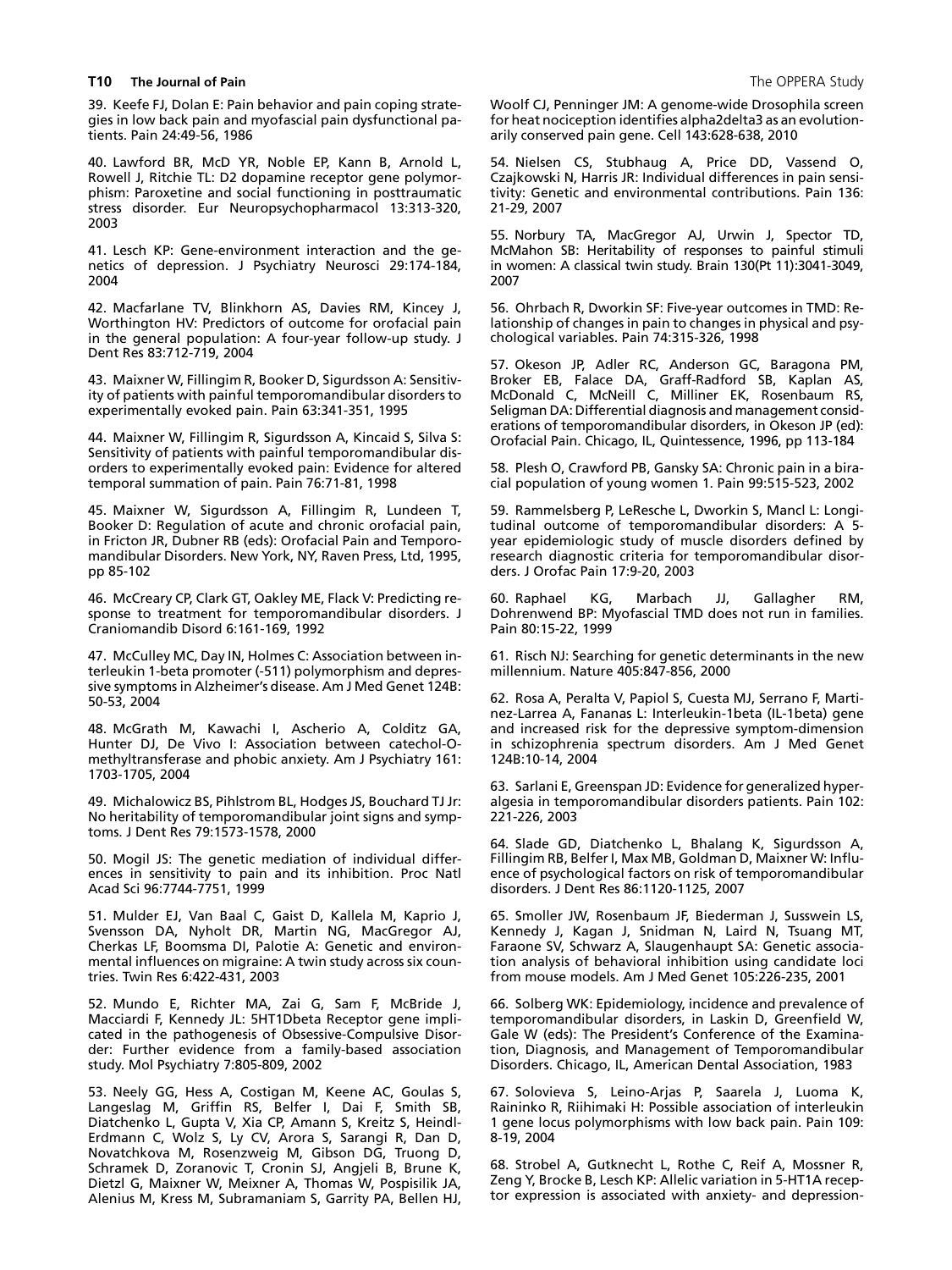<span id="page-7-0"></span>related personality traits. J Neural Transm 110:1445-1453, 2003

69. Vassend O, Krogstad BS, Dahl BL: Negative affectivity, somatic complaints, and symptoms of temporomandibular disorders. J Psychosom Res 39:889-899, 1995

70. Von Korff M, Dworkin SF, Le Resche L, Kruger A: An epidemiologic comparison of pain complaints. Pain 32: 173-183, 1988

71. Von Korff M, Le Resche L, Dworkin SF: First onset of common pain symptoms: A prospective study of depression as a risk factor. Pain 55:251-258, 1993

72. Wilson L, Dworkin SF, Whitney C, LeResche L: Somatization and pain dispersion in chronic temporomandibular disorder pain. Pain 57:55-61, 1994

73. Wust S, Van Rossum EF, Federenko IS, Koper JW, Kumsta R, Hellhammer DH: Common polymorphisms in the glucocorticoid receptor gene are associated with adrenocortical responses to psychosocial stress. J Clin Endocrinol Metab 89:565-573, 2004

74. Yu YW, Chen TJ, Hong CJ, Chen HM, Tsai SJ: Association study of the interleukin-1 beta (C-511T) genetic polymorphism with major depressive disorder, associated symptomatology, and antidepressant response. Neuropsychopharmacology 28:1182-1185, 2003

75. Zubenko GS, Maher B, Hughes HB III, Zubenko WN, Stiffler JS, Kaplan BB, Marazita ML: Genome-wide linkage survey for genetic loci that influence the development of depressive disorders in families with recurrent, earlyonset, major depression. Am J Med Genet 123B:1-18, 2003

76. Zubieta JK, Heitzeg MM, Smith YR, Bueller JA, Xu K, Xu Y, Koeppe RA, Stohler CS, Goldman D: COMT val158met genotype affects mu-opioid neurotransmitter responses to a pain stressor. Science 299: 1240-1243, 2003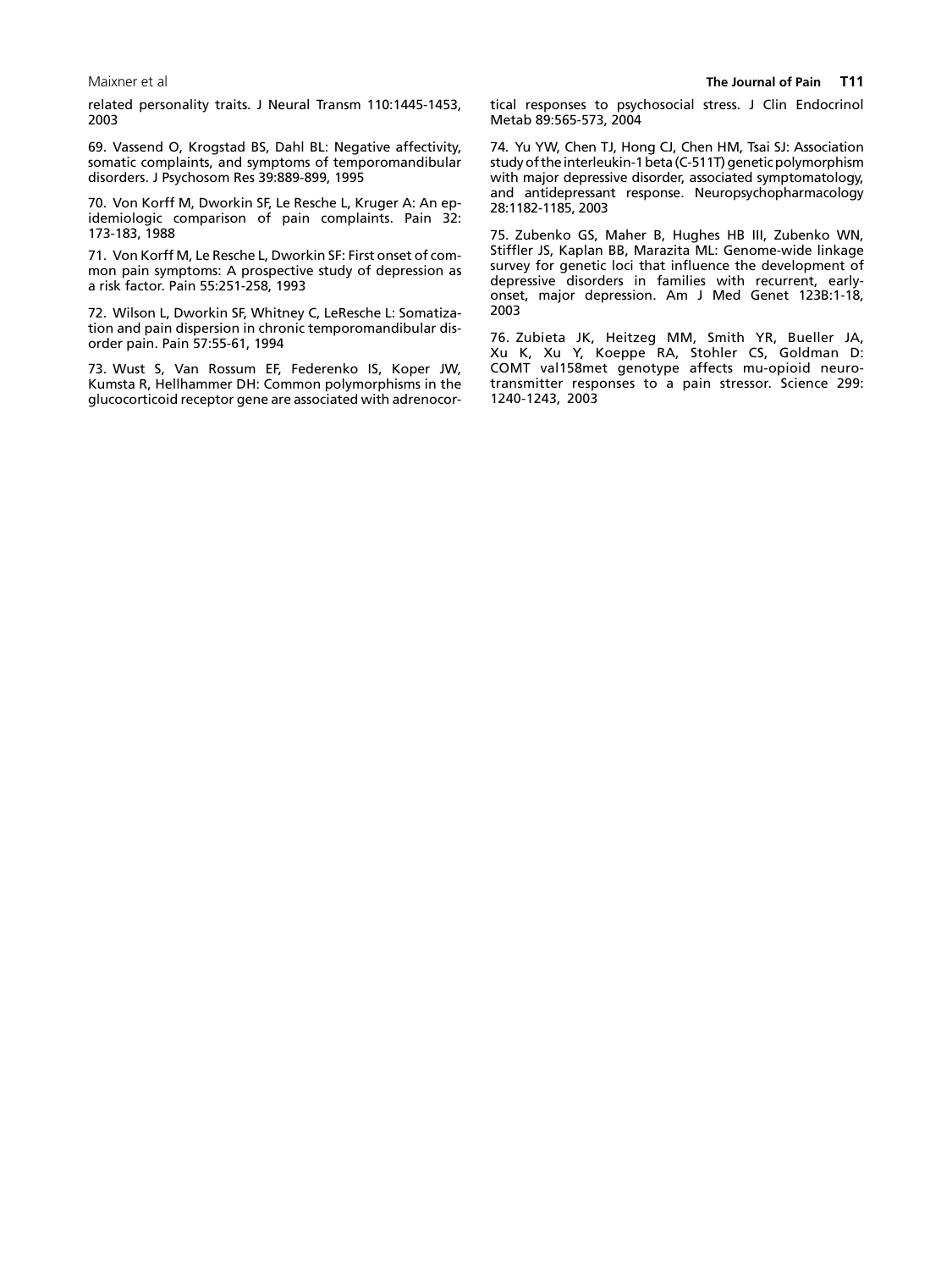### Appendix Materials

The OPPERA program consists of 4 patient enrollment and evaluation sites: the University of North Carolina (Dr. William Maixner, PI); University of Florida (Dr. Roger Fillingim, PI); University of Maryland (Dr. Joel Greenspan, PI); and University of Buffalo (Dr. Richard Ohrbach, PI). In addition, the program consists of the following cores: Data Coordinating Center (Dr. Charlie Knott, Director); Neurogenomics Core (Dr. Luda Diatchenko and Dr. Bruce Weir, Co-Directors); and Epidemiology and Disease Modeling Core (Dr. Gary Slade, Director). The OPPERA Scientific Committee holds weekly management calls on Wednesday evenings from 5 to 6:30 and Working Group calls on Fridays from 1-4.

OPPERA's External Advisory Committee EAC meets annually. The EAC consists of:

Dr. Gary MacFarlane–Chair

[g.j.macfarlane@abdn.ac.uk](mailto:g.j.macfarlane@abdn.ac.uk)

Epidemiology Group, Institute of Applied Health Sciences University of Aberdeen, School of Medicine and **Dentistry** Polwarth Building, Foresterhill Aberdeen, Scotland, United Kingdom AB25 2ZD Dr. Frank Keefe [francis.keefe@duke.edu](mailto:francis.keefe@duke.edu) Psychiatry & Behavioral Sciences Duke University Rm 240, 932 Morreene Rd, Durham, NC 27705 Dr. Larry Bradley [Laurence.Bradley@ccc.uab.edu](mailto:Laurence.Bradley@ccc.uab.edu) Division of Rheumatology 177A Shelby Research Bldg. University of Alabama at Birmingham 1825 University Blvd. Birmingham, AL 35294 Dr. Karon Cook [karonc2@u.washington.edu](mailto:karonc2@u.washington.edu) UWCORR

4907 25th Ave NE Seattle, WA 98105 Dr. Robert DeVellis [bob\\_devellis@unc.edu](mailto:bob_devellis@unc.edu) Health Behavior & Health Education Thurston Arthritis Research Center Campus Box 7280 Chapel Hill, NC 27599 Dr. Charles Green [cgreene@uic.edu](mailto:cgreene@uic.edu) Clinical Professor Department of Orthodontics - M/C 841 UIC College of Dentistry 801 S. Paulina St., Room 131 Chicago, IL 60612-7211 Dr. Nancy Cox [ncox@bsd.uchicago.edu](mailto:ncox@bsd.uchicago.edu) Section of Genetic Medicine Department of Medicine University of Chicago KCBD 3220 900 E 57th Street University of Chicago Chicago, IL 60637 Administrative Assistance is provided by: Paulette Pauley [paulette\\_pauley@dentistry.unc.edu](mailto:paulette_pauley@dentistry.unc.edu) Center for Neurosensory Disorders UNC School of Dentistry 2110-A Old Dental Bldg., CB#7455 Chapel Hill, NC 27599 Kirsten Ambrose [kirsten\\_ambrose@DENTISTRY.UNC.EDU](mailto:kirsten_ambrose@DENTISTRY.UNC.EDU) Center for Neurosensory Disorders

UNC School of Dentistry 2190 Old Dental Bldg., CB#7455 Chapel Hill, NC 27599